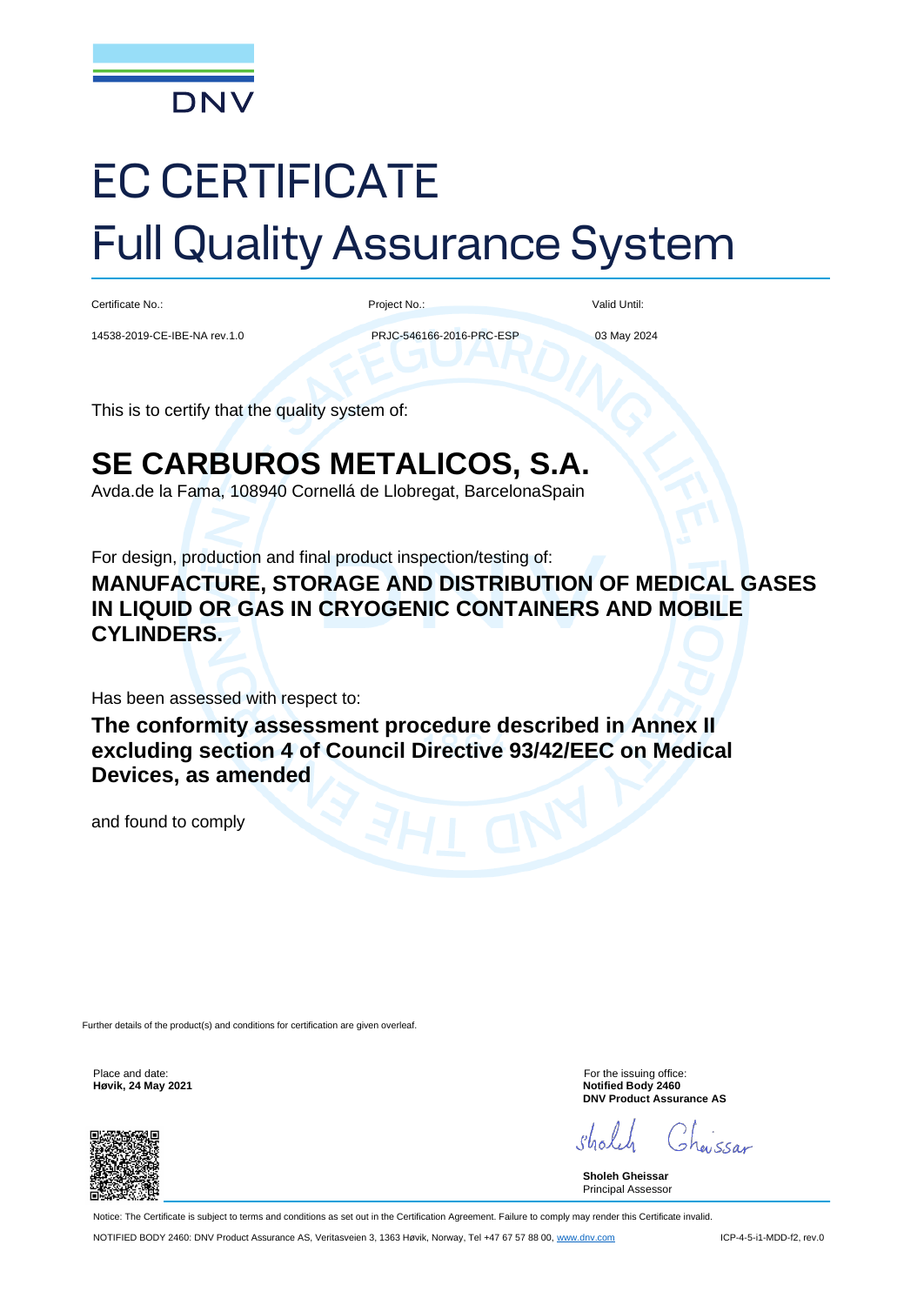

Certificate No.: 14538-2019-CE-IBE-NA rev.1.0 Place and date: Høvik 24 May 2021

#### **Jurisdiction**

Application of Council Directive 93/42/EEC of 14 June 1993, adopted as "Forskrift om Medisinsk Utstyr" by the Norwegian Ministry of Health and Care Services.

Certificate history:

| Revision | <b>Description</b>                                                     | <b>Issue Date</b> |
|----------|------------------------------------------------------------------------|-------------------|
| 10.0     | <b>Original Certificate</b>                                            | 03-05-2019        |
| 1.0      | Updated (in bold) the Argon classification from Class IIa to Class IIb | 24-05-2021        |

#### Products covered by this Certificate:

| <b>Product Description</b>                                | <b>Product Name</b>                                  | <b>Class</b> |
|-----------------------------------------------------------|------------------------------------------------------|--------------|
| MD 1105 Gases for opthtalmical                            | SF6 Sulphur Hexafluoride in cylinders of 0.5l to 50l | <b>IIb</b>   |
| purposes                                                  | C3F8 Propane Octafluoride in cylinders of 0.5 to 50  |              |
| MD 1104 Gas for surgical<br>cryotherapy and insufflations | CO <sub>2</sub> in cylinders of 2l to 50l            | <b>IIb</b>   |
| MD 1104 Gases for cryosurgery                             | N <sub>2</sub> in mobile tank of 5l to 600l          | lla.         |
|                                                           | N2O in cylinders of 2l to 50l                        |              |
| MD 1104 Gas for<br>electrocoagulation                     | Ar in cylinders of 0.5l to 50l                       | <b>IIb</b>   |
| MD 1110 Gases for in vitro<br>fertilisation               | Mixtures of CO2/O2/N2 in cylinders 0.5l to 50l       | lla          |
| MD 0102 Gases for human cell<br>biology                   | Mixtures of CO2/H2/N2/O2 in cylinders of 0.5 to 50   | lla          |

The complete list of devices is filed with the Notified Body

#### **Sites covered by this certificate**

| <b>Site Name</b>                    | <b>Address</b>                                                                             |
|-------------------------------------|--------------------------------------------------------------------------------------------|
| <b>ISE CARBUROS METALICOS, S.A.</b> | Polígon Nordest C-35 Km.59, 08470 Sant Celoni, Barcelona, Spain                            |
| <b>ISE CARBUROS METALICOS, S.A.</b> | Ctra. de Toledo, 7, 28300 Aranjuez, Madrid, Spain                                          |
| <b>SE CARBUROS METALICOS, S.A.</b>  | P.I. Ca n'Estella, C/ Doctor Feming, 29, 08635 Sant Esteve<br>Sesrovires, Barcelona, Spain |

Notice: The Certificate is subject to terms and conditions as set out in the Certification Agreement. Failure to comply may render this Certificate invalid.

NOTIFIED BODY 2460: DNV Product Assurance AS, Veritasveien 3, 1363 Høvik, Norway, Tel +47 67 57 88 00[, www.dnv.com](http://www.dnv.com/) ICP-4-5-i1-MDD-f2, rev.0